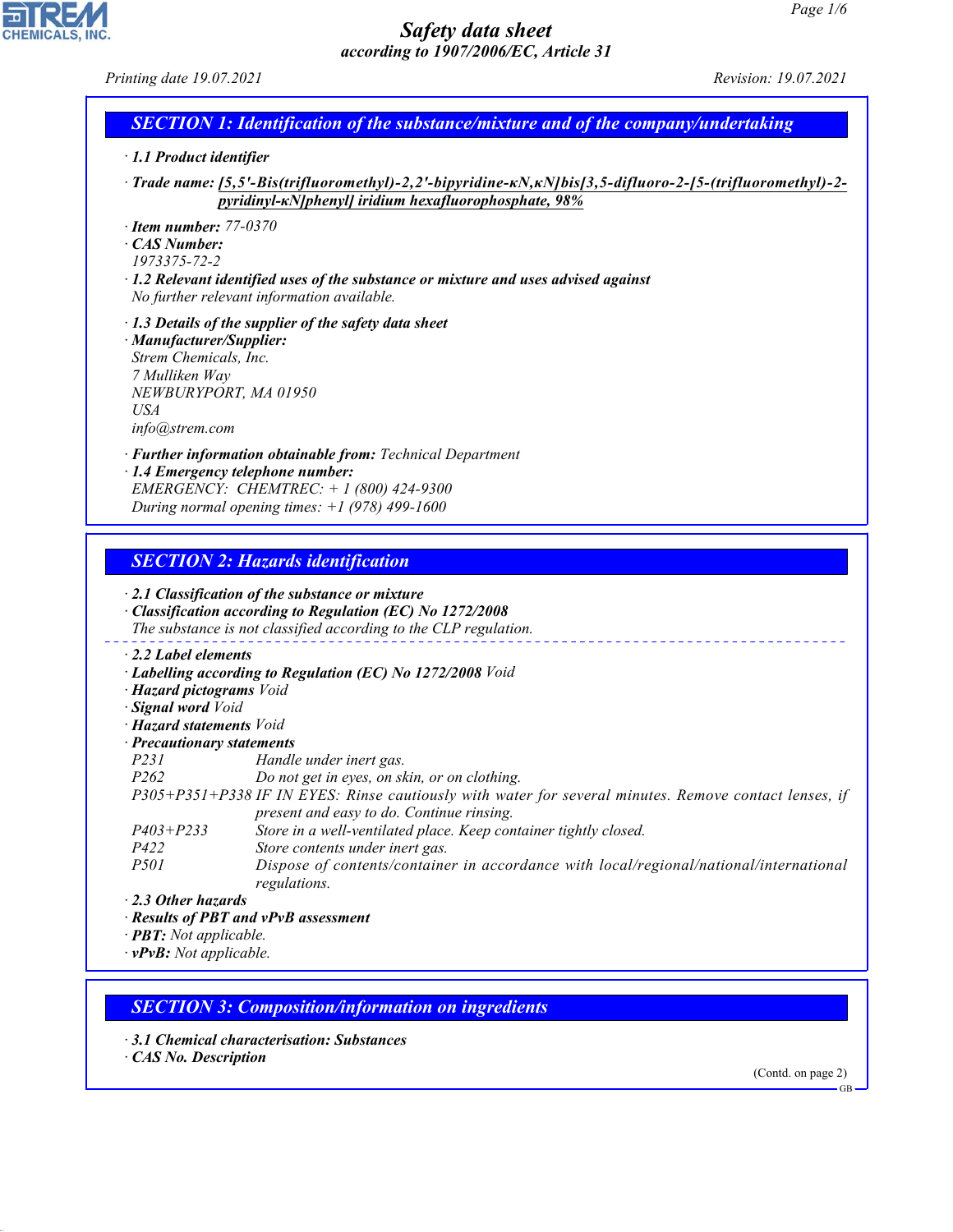

## *Safety data sheet according to 1907/2006/EC, Article 31*

*Printing date 19.07.2021 Revision: 19.07.2021*

Trade name: [5,5'-Bis(trifluoromethyl)-2,2'-bipyridine-kN,kN[bis[3,5-difluoro-2-[5-(trifluoromethyl)-2-pyridinyl*κN] phenyl] iridium hexafluorophosphate, 98%*

(Contd. of page 1)

*1973375-72-2 [5,5'-Bis(trifluoromethyl)-2,2' bipyridine-κN,κN]bis[3,5-difluoro-2- [5-(trifluoromethyl)-2-pyridinylκN]phenyl] iridium hexafluorophosphate*

# *SECTION 4: First aid measures*

*· 4.1 Description of first aid measures*

*· General information: No special measures required.*

*· After inhalation: Supply fresh air; consult doctor in case of complaints.*

- *· After skin contact: Generally the product does not irritate the skin.*
- *· After eye contact: Rinse opened eye for several minutes under running water. Then consult a doctor.*
- *· After swallowing: If symptoms persist consult doctor.*
- *· 4.2 Most important symptoms and effects, both acute and delayed No further relevant information available.*
- *· 4.3 Indication of any immediate medical attention and special treatment needed*

*No further relevant information available.*

#### *SECTION 5: Firefighting measures*

- *· 5.1 Extinguishing media*
- *· Suitable extinguishing agents: Use fire extinguishing methods suitable to surrounding conditions.*
- *· 5.2 Special hazards arising from the substance or mixture No further relevant information available.*
- *· 5.3 Advice for firefighters*
- *· Protective equipment: No special measures required.*

#### *SECTION 6: Accidental release measures*

- *· 6.1 Personal precautions, protective equipment and emergency procedures Not required.*
- *· 6.2 Environmental precautions: Do not allow to enter sewers/ surface or ground water.*
- *· 6.3 Methods and material for containment and cleaning up:*
- *Dispose contaminated material as waste according to item 13.*
- *· 6.4 Reference to other sections*
- *See Section 7 for information on safe handling.*
- *See Section 8 for information on personal protection equipment.*

*See Section 13 for disposal information.*

## *SECTION 7: Handling and storage*

- *· 7.1 Precautions for safe handling No special measures required. Open and handle receptacle with care.*
- *· Handling: Handle under inert gas.*

44.1.1

- *· Information about fire and explosion protection: No special measures required.*
- *· 7.2 Conditions for safe storage, including any incompatibilities*
- *· Storage: Store contents under inert gas.*
- *· Requirements to be met by storerooms and receptacles: No special requirements.*
- *· Information about storage in one common storage facility: Not required.*
- *· Further information about storage conditions: None.*

(Contd. on page 3) GB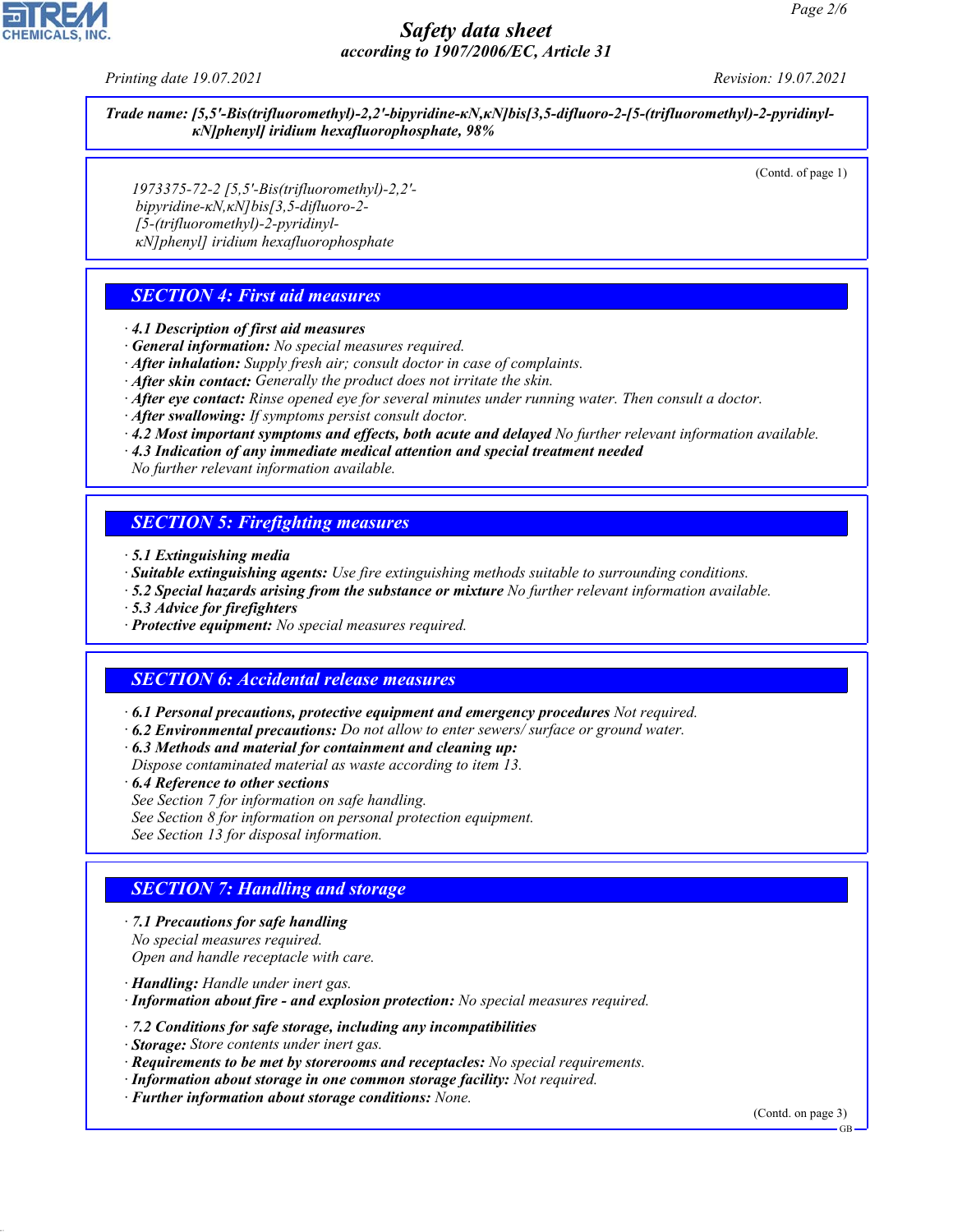#### *Safety data sheet according to 1907/2006/EC, Article 31*



Trade name: [5,5'-Bis(trifluoromethyl)-2,2'-bipyridine-kN,kN[bis[3,5-difluoro-2-[5-(trifluoromethyl)-2-pyridinyl*κN] phenyl] iridium hexafluorophosphate, 98%*

(Contd. of page 2)

*· 7.3 Specific end use(s) No further relevant information available.*

#### *SECTION 8: Exposure controls/personal protection*

*· Additional information about design of technical facilities: No further data; see item 7.*

- *· 8.1 Control parameters*
- *· Ingredients with limit values that require monitoring at the workplace: Not required.*
- *· Additional information: The lists valid during the making were used as basis.*
- *· 8.2 Exposure controls*
- *· Personal protective equipment:*
- *· General protective and hygienic measures:*
- *The usual precautionary measures are to be adhered to when handling chemicals.*
- *· Respiratory protection: Not required.*
- *· Protection of hands:*



44.1.1

\_S*Protective gloves*

*The glove material has to be impermeable and resistant to the product/ the substance/ the preparation. Due to missing tests no recommendation to the glove material can be given for the product/ the preparation/ the chemical mixture.*

*Selection of the glove material on consideration of the penetration times, rates of diffusion and the degradation · Material of gloves*

*The selection of the suitable gloves does not only depend on the material, but also on further marks of quality and varies from manufacturer to manufacturer.*

*· Penetration time of glove material*

*The exact break through time has to be found out by the manufacturer of the protective gloves and has to be observed.*

*· Eye protection: Safety glasses*

| $\cdot$ 9.1 Information on basic physical and chemical properties<br><b>General Information</b>                        |                                               |
|------------------------------------------------------------------------------------------------------------------------|-----------------------------------------------|
| $\cdot$ Appearance:                                                                                                    |                                               |
| Form:                                                                                                                  | Solid                                         |
| Colour:                                                                                                                | Yellow                                        |
| · Odour:                                                                                                               | Characteristic                                |
| • Odour threshold:                                                                                                     | Not determined.                               |
| $\cdot$ pH-value:                                                                                                      | Not applicable.                               |
| $\cdot$ Change in condition<br>Melting point/freezing point:<br>Initial boiling point and boiling range: Undetermined. | Undetermined.                                 |
| · Flash point:                                                                                                         | Not applicable.                               |
| · Flammability (solid, gas):                                                                                           | Product is not flammable.                     |
| · Ignition temperature:                                                                                                |                                               |
| Decomposition temperature:                                                                                             | Not determined.                               |
| · Auto-ignition temperature:                                                                                           | Not determined.                               |
| $\cdot$ Explosive properties:                                                                                          | Product does not present an explosion hazard. |
|                                                                                                                        | (Contd. on page 4)                            |

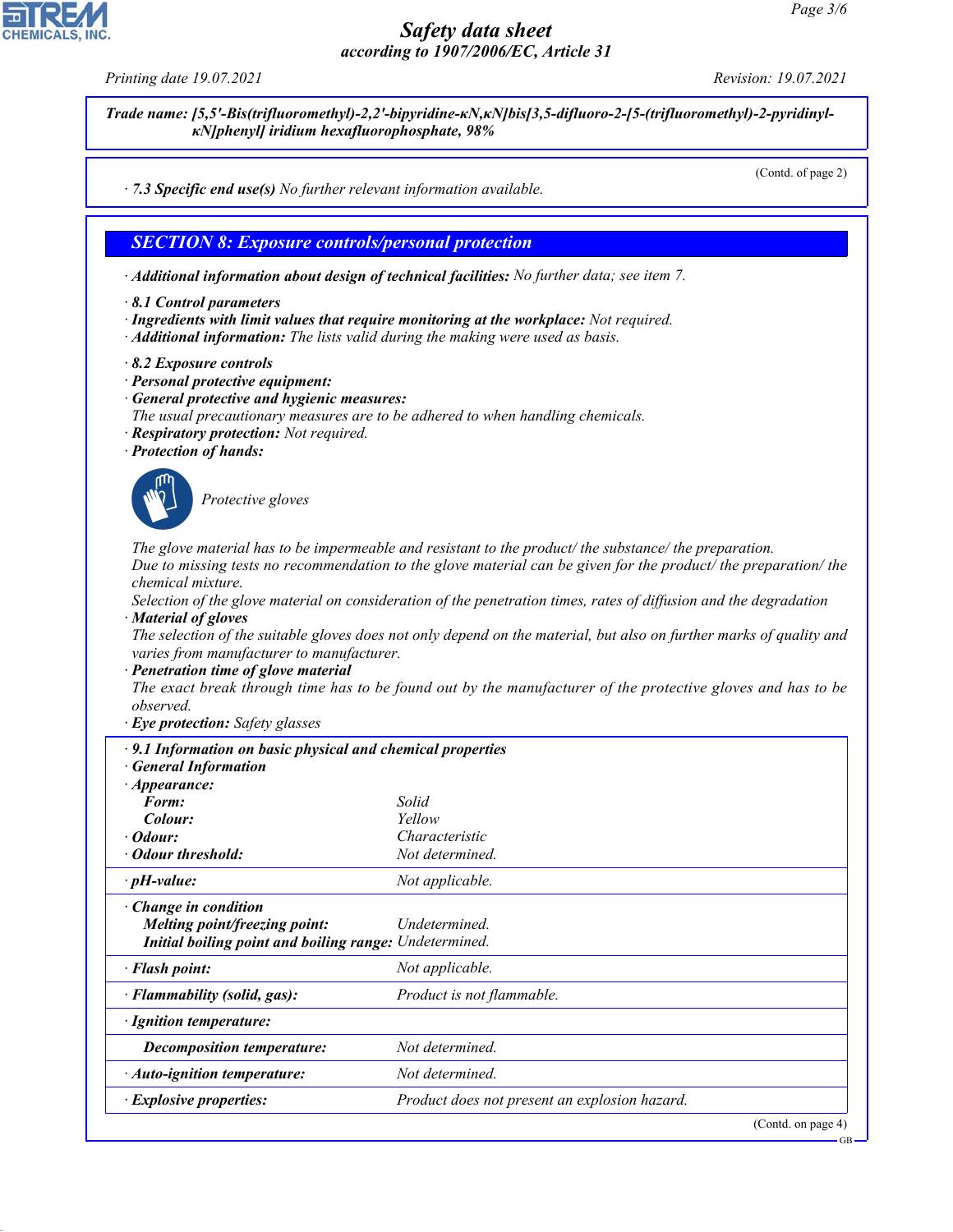

#### *Safety data sheet according to 1907/2006/EC, Article 31*

*Printing date 19.07.2021 Revision: 19.07.2021*

#### Trade name: [5,5'-Bis(trifluoromethyl)-2,2'-bipyridine-kN,kN[bis[3,5-difluoro-2-[5-(trifluoromethyl)-2-pyridinyl*κN] phenyl] iridium hexafluorophosphate, 98%*

|                                                                                                           | (Contd. of page 3)                                                       |
|-----------------------------------------------------------------------------------------------------------|--------------------------------------------------------------------------|
| $\cdot$ Explosion limits:<br>Lower:<br><b>Upper:</b>                                                      | Not determined.<br>Not determined.                                       |
| $\cdot$ <i>Vapour pressure:</i>                                                                           | Not applicable.                                                          |
| $\cdot$ Density:<br>$\cdot$ Relative density<br>$\cdot$ <i>Vapour density</i><br>$\cdot$ Evaporation rate | Not determined.<br>Not determined.<br>Not applicable.<br>Not applicable. |
| $\cdot$ Solubility in / Miscibility with<br>water:                                                        | <i>Insoluble.</i>                                                        |
| · Partition coefficient: n-octanol/water:                                                                 | Not determined.                                                          |
| $\cdot$ Viscosity:<br>Dynamic:<br>Kinematic:                                                              | Not applicable.<br>Not applicable.                                       |
| · Solvent content:<br><b>Organic solvents:</b><br>$VOC$ (EC)<br>$\cdot$ 9.2 Other information             | $0.0\%$<br>$0.00\%$<br>No further relevant information available.        |

### *SECTION 10: Stability and reactivity*

*· 10.1 Reactivity No further relevant information available.*

*· 10.2 Chemical stability*

- *· Thermal decomposition / conditions to be avoided: No decomposition if used according to specifications.*
- *· 10.3 Possibility of hazardous reactions No dangerous reactions known.*
- *· 10.4 Conditions to avoid No further relevant information available.*
- *· 10.5 Incompatible materials: No further relevant information available.*
- *· 10.6 Hazardous decomposition products: No dangerous decomposition products known.*

## *SECTION 11: Toxicological information*

- *· 11.1 Information on toxicological effects*
- *· Acute toxicity Based on available data, the classification criteria are not met.*
- *· Primary irritant effect:*

44.1.1

- *· Skin corrosion/irritation Based on available data, the classification criteria are not met.*
- *· Serious eye damage/irritation Based on available data, the classification criteria are not met.*
- *· Respiratory or skin sensitisation Based on available data, the classification criteria are not met.*
- *· CMR effects (carcinogenity, mutagenicity and toxicity for reproduction)*
- *· Germ cell mutagenicity Based on available data, the classification criteria are not met.*
- *· Carcinogenicity Based on available data, the classification criteria are not met.*
- *· Reproductive toxicity Based on available data, the classification criteria are not met.*
- *· STOT-single exposure Based on available data, the classification criteria are not met.*
- *· STOT-repeated exposure Based on available data, the classification criteria are not met.*
- *· Aspiration hazard Based on available data, the classification criteria are not met.*

(Contd. on page 5)

GB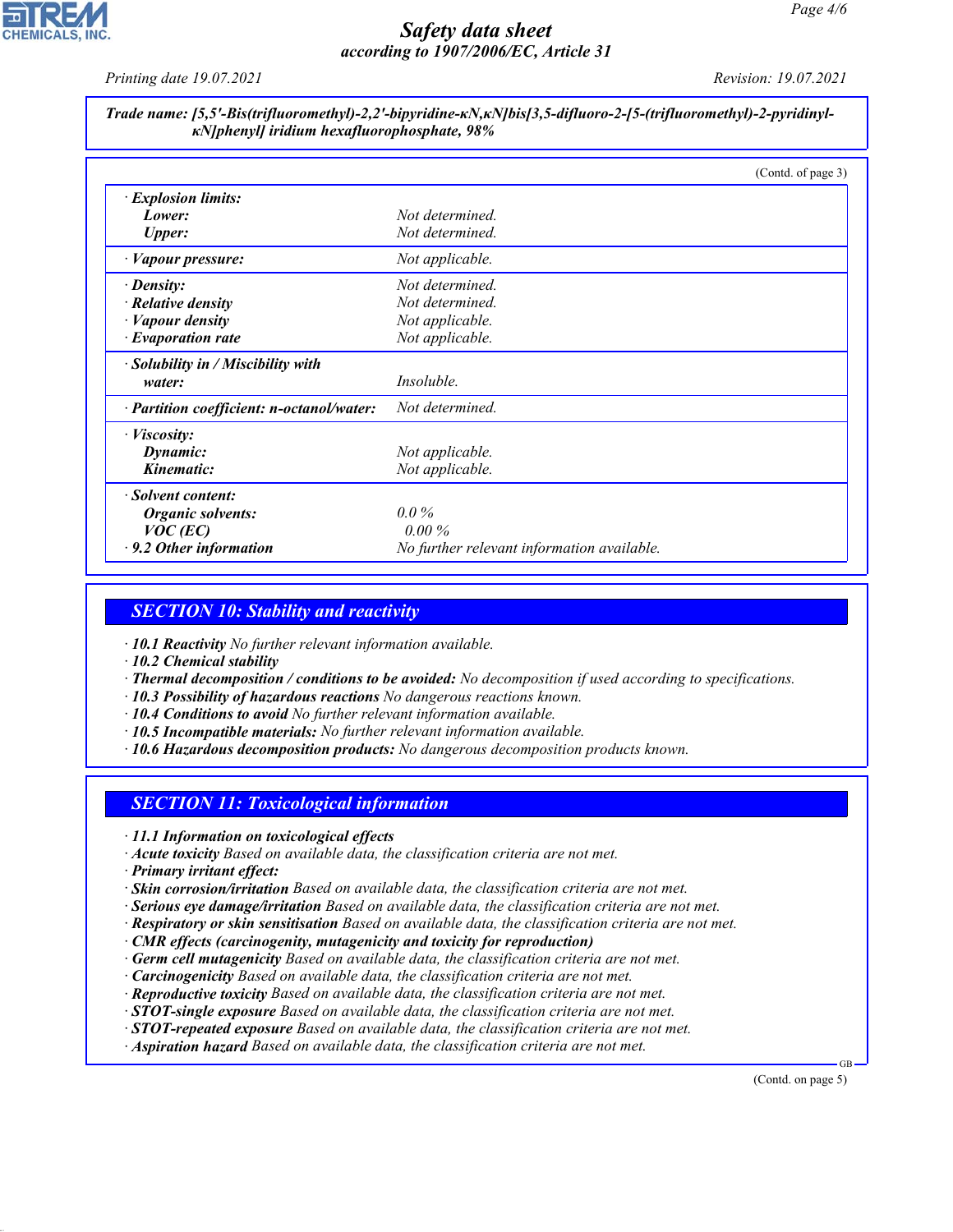44.1.1

# *Safety data sheet according to 1907/2006/EC, Article 31*

*Printing date 19.07.2021 Revision: 19.07.2021*

Trade name: [5,5'-Bis(trifluoromethyl)-2,2'-bipyridine-kN,kN[bis[3,5-difluoro-2-[5-(trifluoromethyl)-2-pyridinyl*κN] phenyl] iridium hexafluorophosphate, 98%*

(Contd. of page 4)

#### *SECTION 12: Ecological information*

#### *· 12.1 Toxicity*

- *· Aquatic toxicity: No further relevant information available.*
- *· 12.2 Persistence and degradability No further relevant information available.*
- *· 12.3 Bioaccumulative potential No further relevant information available.*
- *· 12.4 Mobility in soil No further relevant information available.*
- *· Additional ecological information:*
- *· General notes:*
- *Water hazard class 1 (German Regulation) (Self-assessment): slightly hazardous for water*

*Do not allow undiluted product or large quantities of it to reach ground water, water course or sewage system.*

- *· 12.5 Results of PBT and vPvB assessment*
- *· PBT: Not applicable.*
- *· vPvB: Not applicable.*
- *· 12.6 Other adverse effects No further relevant information available.*

#### *SECTION 13: Disposal considerations*

*· 13.1 Waste treatment methods*

- *· Recommendation Disposal must be made according to official regulations.*
- *· Uncleaned packaging:*
- *· Recommendation: Disposal must be made according to official regulations.*

| <b>SECTION 14: Transport information</b>                                                  |                 |  |
|-------------------------------------------------------------------------------------------|-----------------|--|
| $\cdot$ 14.1 UN-Number<br>ADR, ADN, IMDG, IATA                                            | not regulated   |  |
| $\cdot$ 14.2 UN proper shipping name<br>ADR, ADN, IMDG, IATA                              | not regulated   |  |
| $\cdot$ 14.3 Transport hazard class(es)                                                   |                 |  |
| ADR, ADN, IMDG, IATA<br>· Class                                                           | not regulated   |  |
| 14.4 Packing group<br>ADR, IMDG, IATA                                                     | not regulated   |  |
| $\cdot$ 14.5 Environmental hazards:                                                       | Not applicable. |  |
| $\cdot$ 14.6 Special precautions for user                                                 | Not applicable. |  |
| $\cdot$ 14.7 Transport in bulk according to Annex II of<br><b>Marpol and the IBC Code</b> | Not applicable. |  |
| · UN "Model Regulation":                                                                  | not regulated   |  |

(Contd. on page 6)

GB